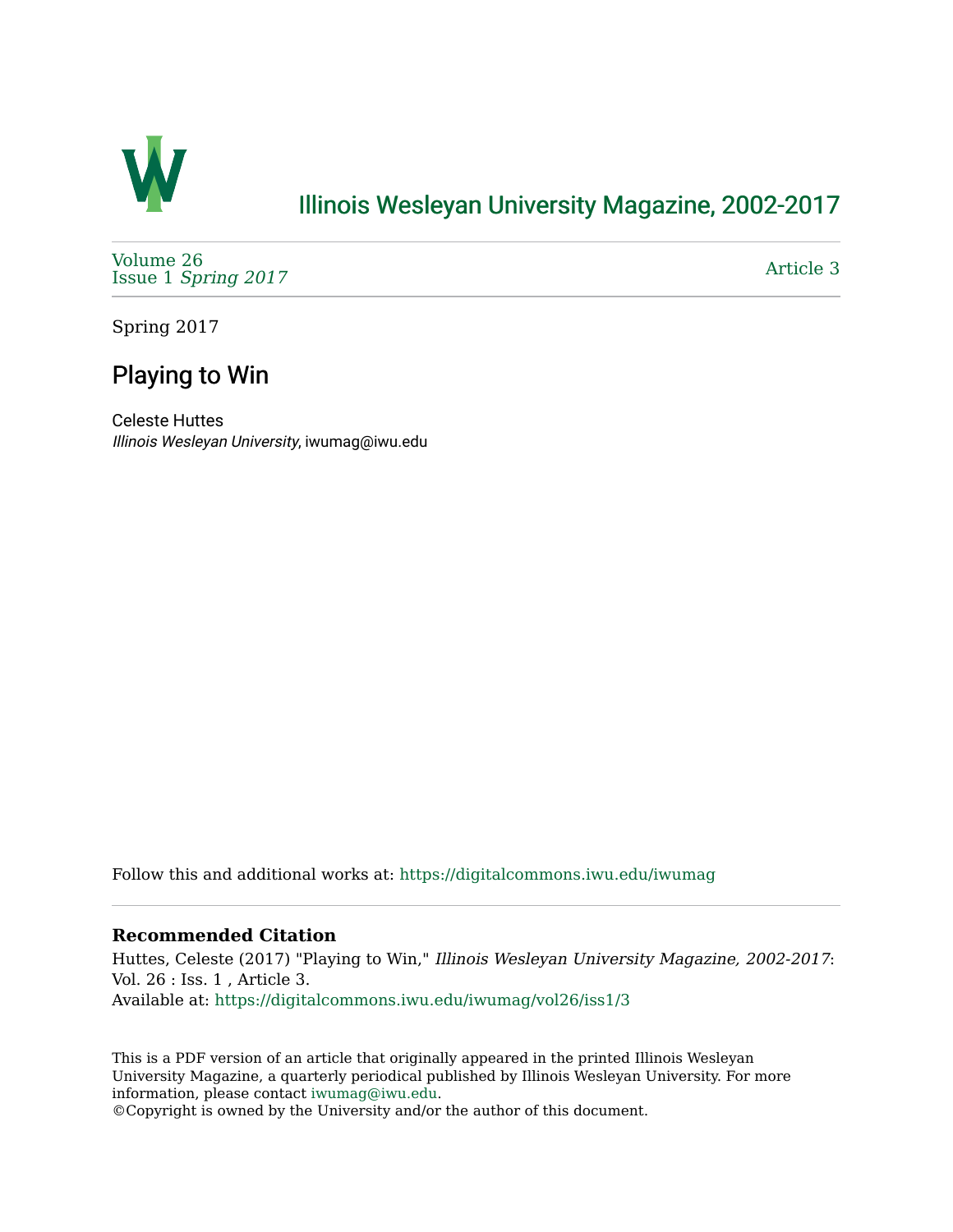# Playing to Win

## IWU Wind Ensemble hits high note with prestigious American Prize.

Story by CELESTE HUTTES Photos by ROBERT FRANK III

Collaborative. Creative. Capable. Committed. Many words can be used to describe the Illinois Wesleyan University Wind Ensemble. And now a new adjective will forever be tied to this talented team of musicians: "awardwinning."

In March 2017, the ensemble was named national winner of the American Prize in Band Performance in the college/university division. In his critique, a member of the American Prize judging panel wrote: "The quality of the ensemble is very sharp, lean and precise. ... They set an example for other wind ensembles to follow their lead."

"We are incredibly honored to receive this award," says conductor and director Lev Ivanov, who is a visiting assistant



The Wind Ensemble rehearses its March concert program, including Owen Reed's reflection of Mexican folk culture, "La Fiesta Mexicana," and Eric Whitacre's whimsically surreal "Godzilla Eats Las Vegas!"

professor of music at Illinois Wesleyan. "I hope this award is a point of inspiration for students. It is a testament that if you work hard, practice and become a mindful musician, you can achieve great things."

Founded in 2009, the American Prize is a series of national non-profit performing arts competitions held annually to "recognize and reward great art in this country, wherever and whenever it is found," according to its mission statement. Ensembles and individual artists can compete at the student, community, or professional level. Winners in each category receive cash prizes and award certificates. Judging is based solely on recorded performances.

For its submission, the Illinois Wesleyan Wind Ensemble performed Vincent Persichetti's *Divertimento,* Robert Sheldon's *Metroplex,* Peter Mennin's *Canzona,* Scott Lindroth's *Spin Cycle,* and Milhaud's *Suite Française,* along with other works. "This is a highly prestigious award for collegiate-level music ensembles," says School of Music Director Mario Pelusi. "The widespread recognition that comes with this type of award places both the IWU School of Music and the University in the spotlight — which, of course, enhances our efforts to attract future musically talented students." Beyond the accolades, Ivanov says competitions like the American Prize promote artistic excellence. "It's great for any musician — especially young musicians — to participate in competitions," says Ivanov, who has conducted the Wind Ensemble since the fall of 2014. "Competitions do not define musicians, but they help us strive to be better and achieve results we never thought were possible."

## Moods and Passion



As a conductor, Ivanov (below) says "It's very important to understand how music affects people — including those of us who play it."

Competitions aside, the ensemble itself spurred tuba performance major Jacob Taitel '18 to raise his game. "When I started in the Wind Ensemble in 2014 it pushed me to play at the level of all the other talented musicians," says Taitel, who was the only undergraduate among 10 semi-finalists in the tuba division of the 2016 Leonard Falcone International Tuba and Euphonium Competition.

This past summer Taitel studied abroad in Vienna, Austria, with instructors from the University of Music and Performing Arts, Vienna; the Vienna Symphony Orchestra; and Wilfried Brandstötter, tubist for Mnozil Brass, a renowned Austrian brass septet.

"Over the years," Taitel says, "I have become the musician I originally strived to be."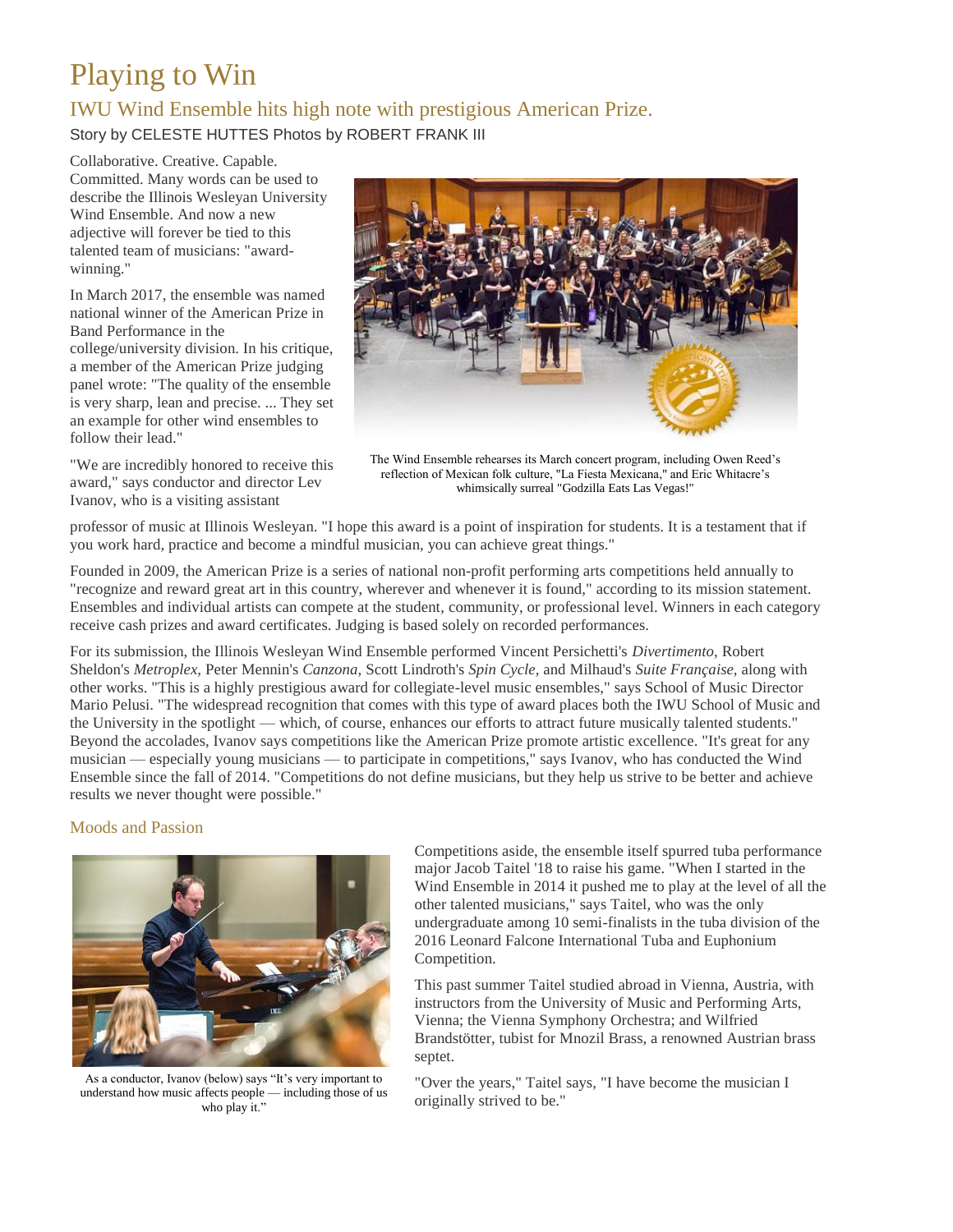Founded in 1979, the Wind Ensemble brings together the University's top wind and percussion students to perform the finest wind band repertoire. Over the years the ensemble has worked with Pulitzer Prize-winning composers such as William Bolcom, John Corigliano, Jennifer Higdon, Karel Husa, and Joseph Schwantner and has also commissioned new compositions.

Currently at about 35 members, the wind ensemble features the full range of wind instruments. Ensemble members meet three times a week for 90-minute practice sessions. Beyond that, members spend hours practicing on their own and with their instrumental sections.

The group performs several concerts throughout the year, and has appeared at the College Band Directors National Association Conference and the Illinois Music Educators Association Conference.

"This ensemble is comprised of highly accomplished music majors and non-music majors, all of whom strive toward achieving excellence in their performances," says Pelusi, who also describes Ivanov as a "highly gifted and inspiring conductor. We are extremely fortunate to have him on our faculty."

This elite group of musicians, selected from auditions at the start of each semester, enters the wind ensemble with advanced technical skills. While honing those skills, the ensemble fosters musical growth by helping students learn to play expressively and with passion. "It's very important to understand how music affects people — including those of us who play it," says Ivanov. "Along with the history of the pieces we play, we learn about the emotional side of music and how to convey different moods."

Those moods range from serious to playful, as evidenced by the ensemble's March 31 concert program, which included Timothy Broege's kaleidoscopic *Sinfonia V: Symphonia Sacra et Profana*; H. Owen Reed's reflection of Mexican folk culture, *La Fiesta Mexicana;* and Eric Whitacre's *Godzilla Eats Las Vegas!,* which is as outlandishly fun as it sounds.

The ensemble specializes in advanced contemporary music, which has flourished in the recent decades. "Today's repertoire is so vast," says Ivanov. "It's very different from even 50 years ago when there were fewer pieces of wind ensemble music." The ensemble's ability to master this challenging repertoire is especially impressive in light of the fact that many of its members are non-music majors.

"I love the mixture of both music majors and non-music majors in the ensemble," says Christopher Cooper '18, a music education major and trombone player. "This support for continuing musicianship, no matter your path of study, is one of the best things about the instrumental program here at Wesleyan."

Taitel agrees. "The fact that an ensemble that is majority non-music majors can win a competition such as this says worlds about how blessed the University is to have Dr. Ivanov."

#### Behind the Baton

Born in Kyiv, Ukraine, Ivanov has a D.M.A. in orchestral and opera conducting from Arizona State University. He has studied with some of the world's leading conductors and worked with orchestras around the globe, from Romania to Scotland and beyond. "I have an orchestral background, and I also play the flute — which is a woodwind instrument — so I understand how wind musicians think and the technical side of producing sound on wind versus string," says Ivanov, who also conducts the Illinois Wesleyan Symphony Orchestra.

His exacting musical standards even extend to his conducting batons. Ivanov prefers cork-handled batons from Japan and England to wood-handled batons popular in the U.S. because the lighter cork handle makes the baton tip just a hint heavier. "It feels better in my hand. A conductor's baton is a very individual thing," he says. "As a conductor, your baton is your instrument — it's what you operate with to communicate with your ensemble."

And ultimately, that baton helps communicate a universal language.

"Music is a way of communicating — of bringing people together from different backgrounds, both performers and the audience. Music enhances our understanding of the world," says Ivanov, who notes that Illinois Wesleyan's liberal arts curriculum gives students a broader context through which to communicate musically.